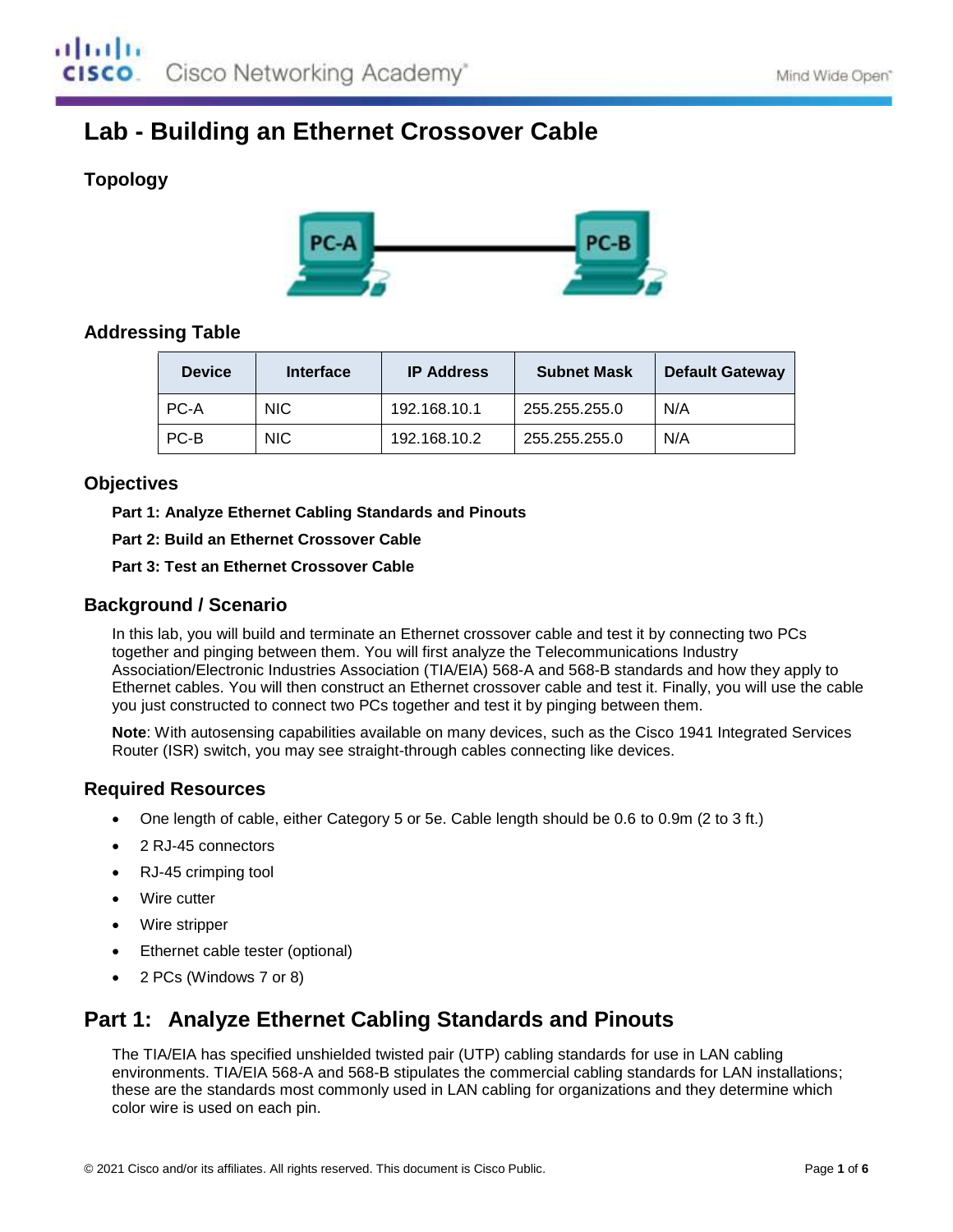With a crossover cable, the second and third pairs on the RJ-45 connector at one end of the cable are reversed at the other end, which reverses the send and receive pairs. The cable pinouts are the 568-A standard on one end and the 568-B standard on the other end. Crossover cables are normally used to connect hubs to hubs or switches to switches, but they can also be used to directly connect two hosts to create a simple network.

**Note**: With modern networking devices, a straight-through cable can often be used even when connecting like devices because of their autosensing feature. With autosensing, the interfaces detect whether the send and receive circuit pairs are correctly connected. If they are not, the interfaces reverse one end of the connection. Autosensing also alters the speed of the interfaces to match the slowest one. For example, if connecting a Gigabit Ethernet (1000 Mb/s) router interface to a Fast Ethernet (100 Mb/s) switch interface, the connection uses Fast Ethernet.

The Cisco 2960 switch has autosensing turned on, by default; therefore, connecting two 2960 switches together works with either a crossover or a straight-through cable. With some older switches, this is not the case and a crossover cable must be used.

In addition, the Cisco 1941 router Gigabit Ethernet interfaces are autosensing and a straight-through cable may be used to connect a PC directly to the router interface (bypassing the switch). With some older routers, this is not the case and a crossover cable must be used.

When directly connecting two hosts, it is generally advisable to use a crossover cable.

#### **Step 1: Analyze diagrams and tables for the TIA/EIA 568-A standard Ethernet cable.**

The following table and diagrams display the color scheme and pinouts, as well as the function of the four pairs of wires used for the 568-A standard.

**Note**: In LAN installations using 100Base-T (100 Mb/s), only two pairs out of the four are used.

| <b>Pin Number</b> | <b>Pair Number</b> | <b>Wire Color</b>   | 10Base-T Signal<br>100Base-TX Signal | 1000Base-T Signal |
|-------------------|--------------------|---------------------|--------------------------------------|-------------------|
| 1                 | $\mathbf{2}$       | <b>White/Green</b>  | <b>Transmit</b>                      | BI DA+            |
| $\mathbf{2}$      | $\mathbf{2}$       | Green               | <b>Transmit</b>                      | BI DA-            |
| 3                 | 3                  | <b>White/Orange</b> | <b>Receive</b>                       | BI DB+            |
| 4                 |                    | <b>Blue</b>         | <b>Not Used</b>                      | BI DC+            |
| 5                 | 1                  | <b>White/Blue</b>   | <b>Not Used</b>                      | BI DC-            |
| 6                 | 3                  | Orange              | <b>Receive</b>                       | BI DB-            |
| 7                 | 4                  | <b>White/Brown</b>  | <b>Not Used</b>                      | BI DD+            |
| 8                 | 4                  | <b>Brown</b>        | <b>Not Used</b>                      | BI DD-            |

#### **568-A 10/100/1000Base-TX Ethernet**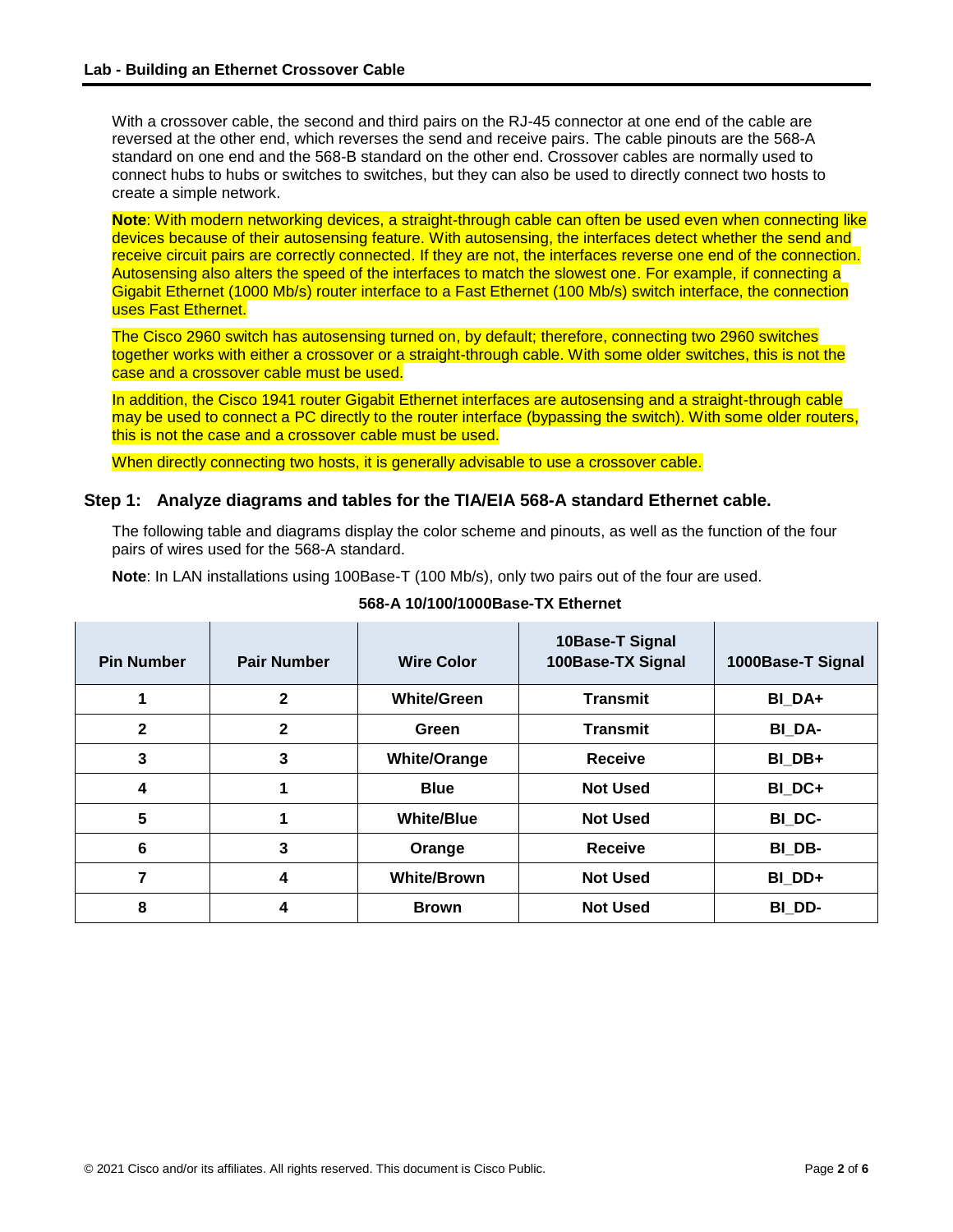The following diagrams display how the wire color and pinouts align with an RJ-45 jack for the 568-A standard.

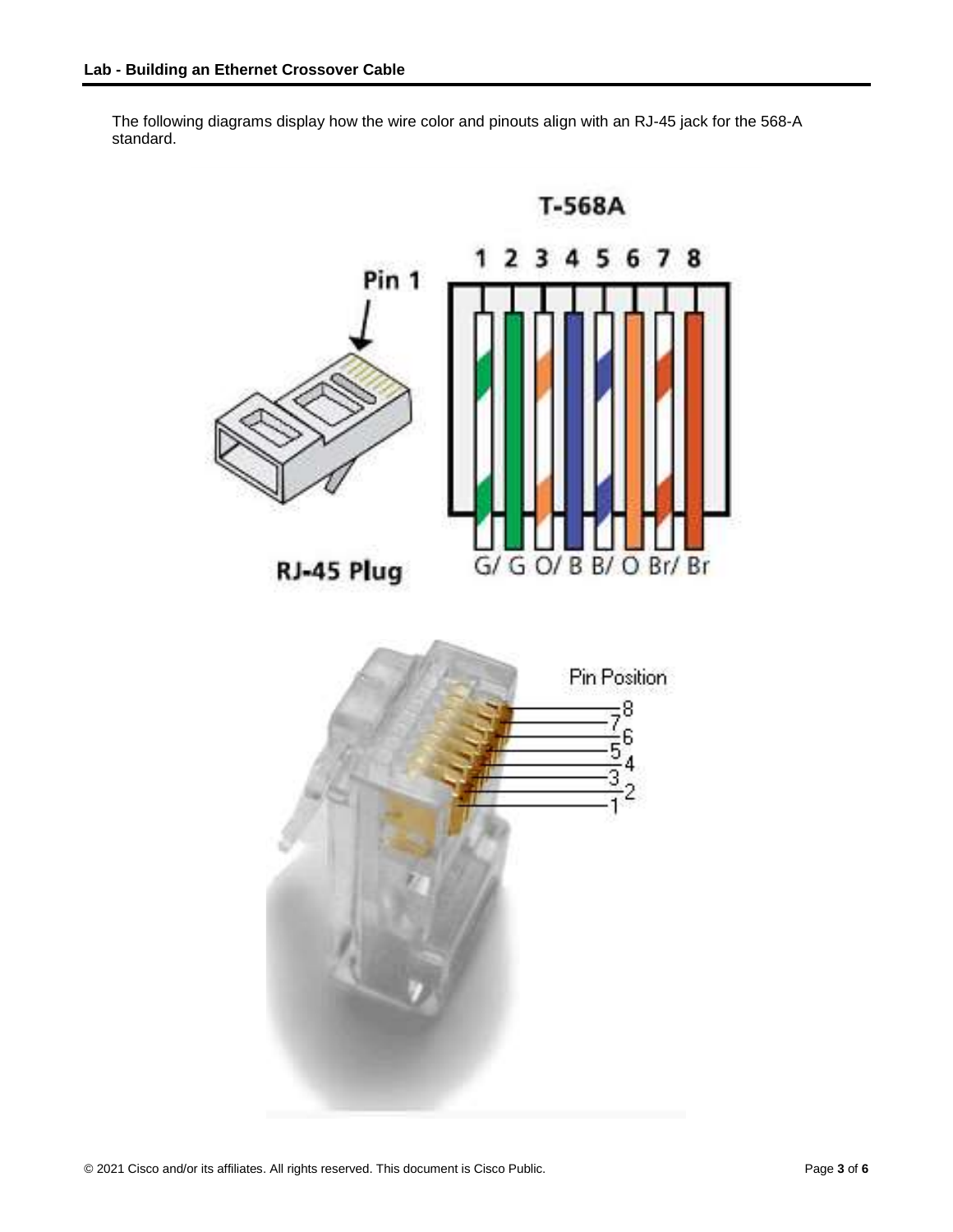## **Step 2: Analyze diagrams and tables for the TIA/EIA 568-B standard Ethernet cable.**

The following table and diagram display the color scheme and pinouts for the 568-B standard.

### **568-B 10/100/1000-BaseTX Ethernet**

| <b>Pin Number</b> | <b>Pair Number</b> | <b>Wire Color</b>   | 10Base-T Signal<br>100Base-TX Signal | 1000Base-T Signal |
|-------------------|--------------------|---------------------|--------------------------------------|-------------------|
|                   | $\mathbf{2}$       | <b>White/Orange</b> | <b>Transmit</b>                      | BI DA+            |
| $\mathbf{2}$      | $\mathbf{2}$       | Orange              | <b>Transmit</b>                      | BI DA-            |
| 3                 | 3                  | <b>White/Green</b>  | <b>Receive</b>                       | BI DB+            |
| 4                 |                    | <b>Blue</b>         | <b>Not Used</b>                      | BI DC+            |
| 5                 |                    | <b>White/Blue</b>   | <b>Not Used</b>                      | BI DC-            |
| 6                 | 3                  | Green               | <b>Receive</b>                       | BI DB-            |
| 7                 | 4                  | <b>White/Brown</b>  | <b>Not Used</b>                      | BI DD+            |
| 8                 | 4                  | <b>Brown</b>        | <b>Not Used</b>                      | BI DD-            |

T-568B





RJ-45 Plug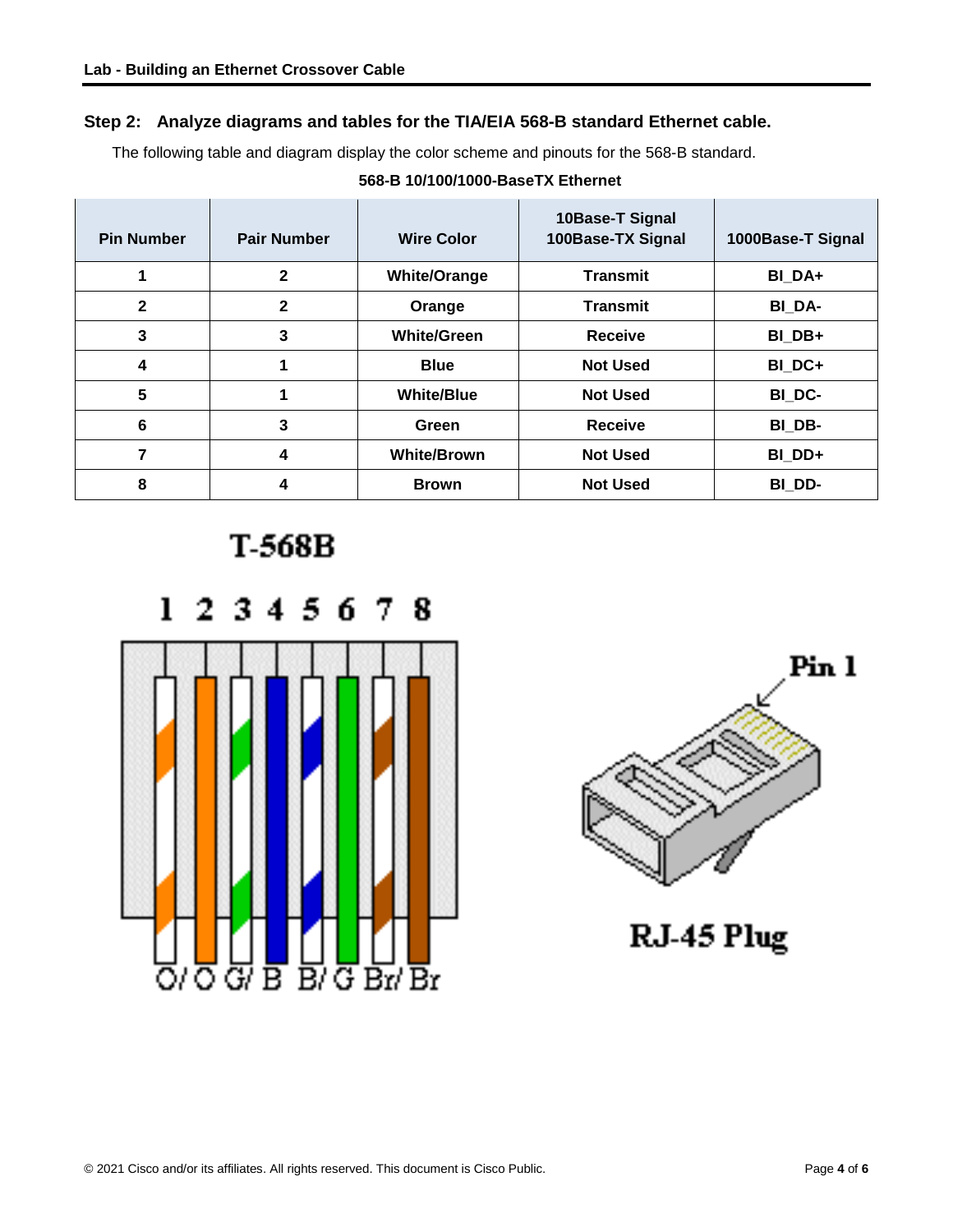## **Part 2: Build an Ethernet Crossover Cable**

A crossover cable has the second and third pairs on the RJ-45 connector at one end, reversed at the other end (refer to the table in Part 1, Step 2). The cable pinouts are the 568-A standard on one end and the 568-B standard on the other end. The two following diagrams illustrate this concept.



### **Step 1: Build and terminate a TIA/EIA 568-A cable end.**

- a. Determine the cable length required. (Your instructor will let you know the cable length you should make.) **Note**: If you were making a cable in a production environment, the general guideline is to add another 12 in. (30.48 cm) to the length.
- b. Cut off a piece of cable to the desired length and using your wire stripper, remove 5.08 cm (2 in.) of the cable jacket from both ends.
- c. Hold the four pairs of twisted cables tightly where the jacket was cut away. Reorganize the cable pairs into the order of the 568-A wiring standard. Refer to the diagrams, if necessary. Take as much care as possible to maintain the twists in the cable; this provides noise cancellation.
- d. Flatten, straighten, and line up the wires using your thumb and forefinger.
- e. Ensure that the cable wires are still in the correct order for the 568-A standard. Using your wire cutters, trim the four pairs in a straight line to within 1.25 to 1.9 cm (1/2 to 3/4 in.).
- f. Place an RJ-45 connector on the end of your cable, with the prong on the underside pointing downward. Firmly insert the wires into the RJ-45 connector. All wires should be seen at the end of the connector in their proper positions. If the wires are not extending to the end of the connector, take the cable out, rearrange the wires as necessary, and reinsert the wires back into the RJ-45 connector.